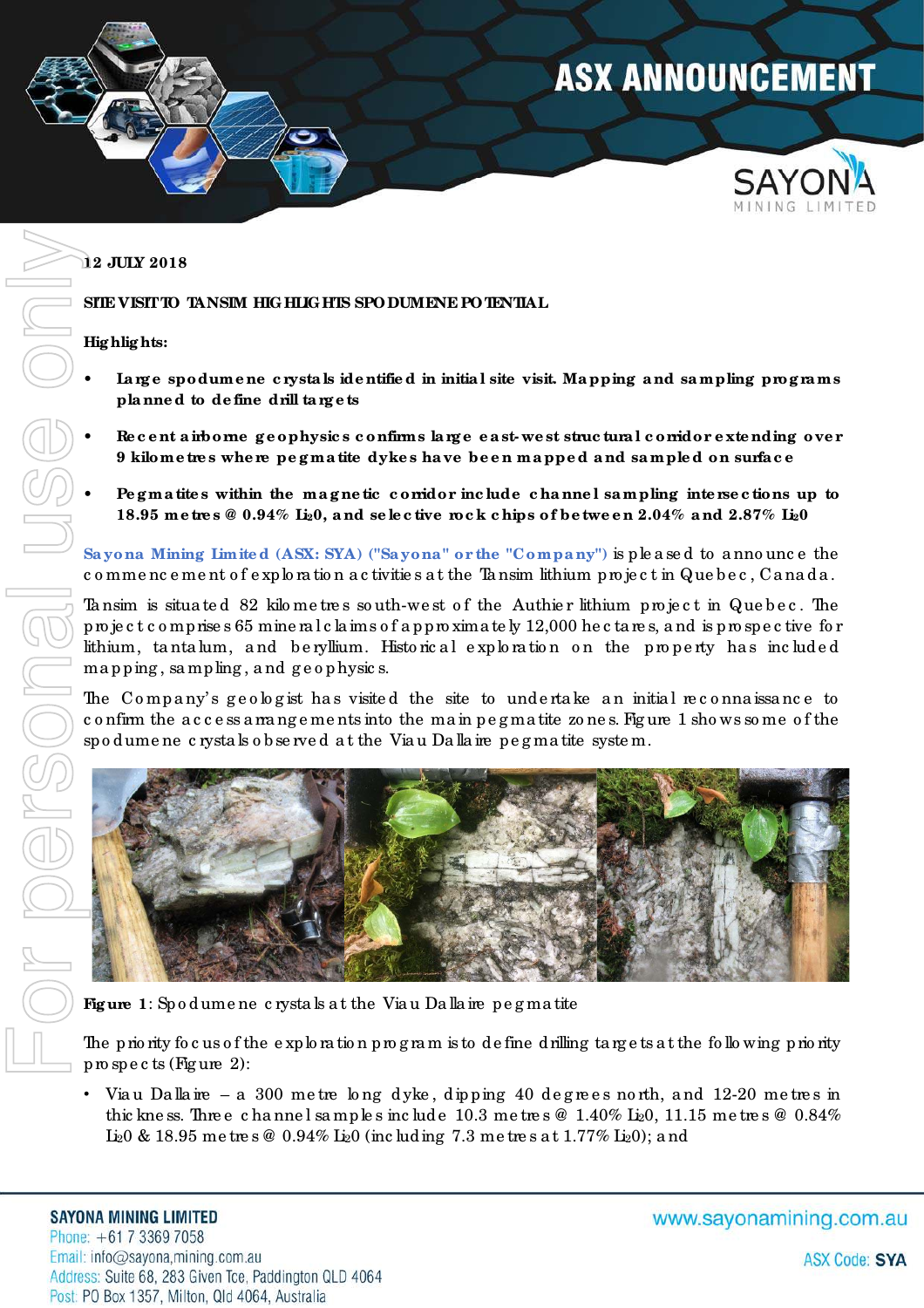

Viau – pegmatites have been mapped up to 200 metres long and 30 metres wide. Two separate channel samples returned grades of up to  $2.77\%$  L<sub>i2</sub>0 and  $1.37\%$  L<sub>i2</sub>0 over 3.2 me tre s, re spe c tive ly.

A recent airborne geophysics survey confirmed a strong east-west magnetic anomaly c o inc ide nt with histo ric a l surfa c e ma pping o f pe g ma tite s o ve r a n a re a 9 kilo me tre s lo ng a nd up to 700 me tre s wide – se e Fig ure 2. The ho st inte rme dia te / ma fic ma g ne tic ro c ks c o nfirme d through the survey have been intruded by discrete outcrops of sub-parallel lithium, be ryllium, and tanta lum-be a ring, granitic pegmatite dykes. The conjunction of east-west trending pe g ma tite dyke s dipping to the no rth a nd ho ste d b y me ta mo rphic ultra ma fic a nd sc hist ro c ks is a simila r g e o lo g ic a l se tting o b se rve d a t Authie r.

Mapping and sampling programs are planned to define the geometry of the pegmatites for future drilling . Explo ra tio n is b e ing c lo se ly c o o rdina te d with the lo c a l First Na tio ns g ro up, Lo ng Po int First Na tion, who will provide support services for the future work programs.

Da n O' Ne ill, Ma na g ing Dire c to r, c o mme nte d "*The Co mpany will draw o n its signific ant e xpe rie nc e and e xpe rtise in lithium ge o lo gy in the re gio n, de ve lo pe d thro ugh mo re than 20,000 me tre s o f drilling and e xplo ratio n at Authie r. Tansim de mo nstrate s stand-alo ne po te ntial but c o uld be de ve lo pe d as a c o mplime ntary sate llite o pe ratio n to Authie r, whe re the Co mpany is c urre ntly c o mple ting a De finitive Fe asibility Study"* 



**Fig ure 2:** Distrib utio n o f pro spe c ts a t Ta nsim pro je c t inc luding the first prio rity Via u Da lla ire a nd Via u (highlighted in yellow).

\_\_\_\_\_\_\_\_\_\_\_\_\_\_\_\_\_\_\_\_\_\_\_\_\_\_\_\_\_\_\_\_\_\_\_\_\_\_\_\_\_\_\_\_\_\_\_\_\_\_\_\_\_\_\_\_\_\_\_\_\_\_\_\_\_\_\_\_\_\_\_\_\_\_\_\_\_\_\_\_\_\_\_\_\_\_\_\_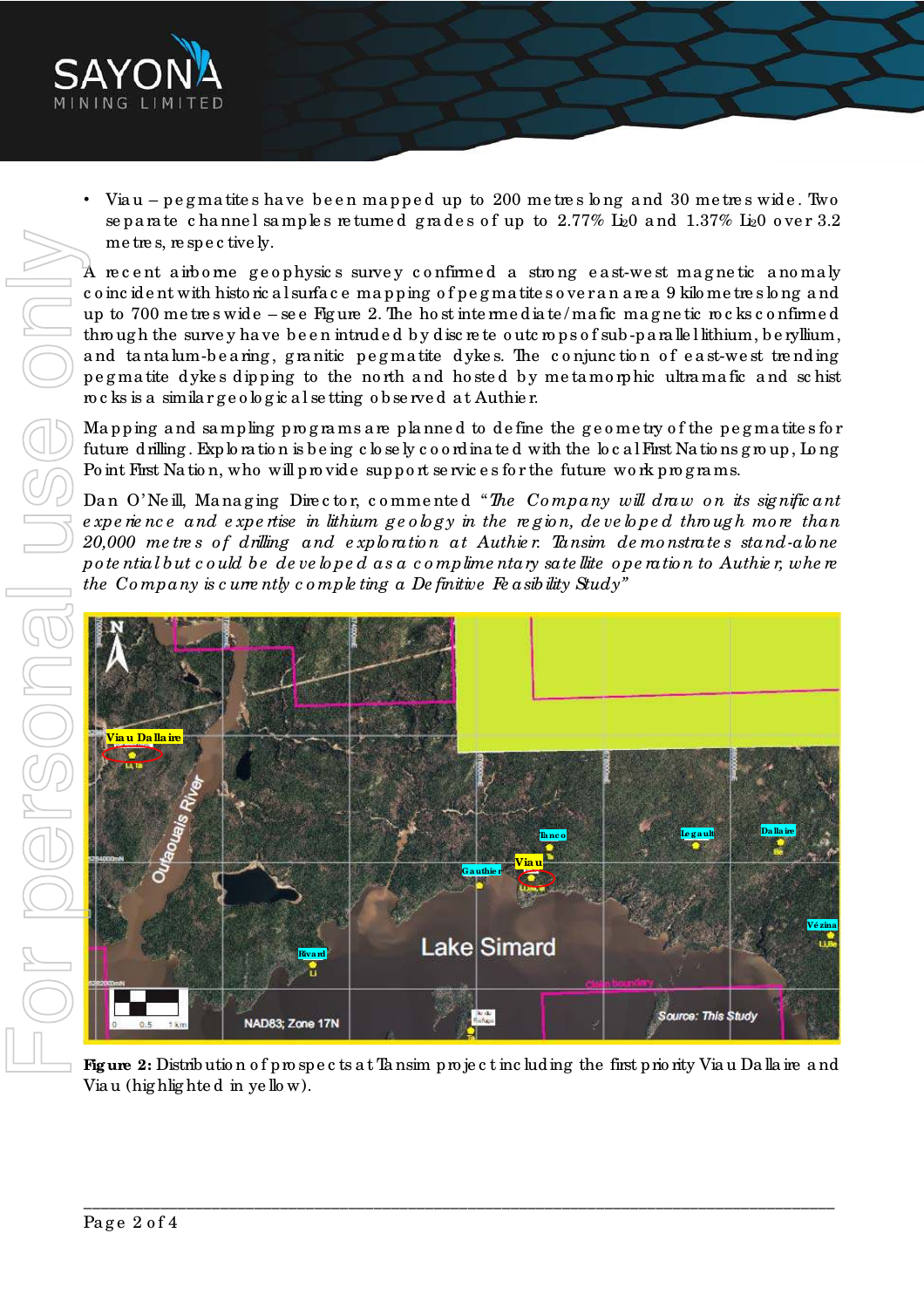



**Figure** 3: Residual Total Magnetic Intensity showing the east-west structural trending controlling pegmatite placement.

## For more information, please contact:

Dan O'Neill Managing Director Phone: +61 (7) 3369 7058 Email: info@sayonamining.com.au

# **COMPETENT PERSON STATEMENT**

The information in this report that relates to Exploration Results is based on information compiled by Dr Gustavo Delendatti, a member of the Australian Institute of Geoscientists. Dr Delendatti is an independent consultant, and has sufficient experience which is relevant to the style of mineralisation and type of deposit under consideration and to the activity which it is undertaking to qualify as a Competent Person as defined in the JORC Code (2012 Edition) of the "Australa sian Code for Reporting of Exploration Results, Mineral Resources and Ore Reserves." Dr Delendatti was responsible for the design and conduct of the most recent Sayona exploration drilling campaigns at the Authier project in Canada supervised the preparation of the technical information and audit of all the historical drilling data contained in this release and has relevant experience and competence of the subject matter. Dr De lendatti, as competent person for this announcement, has consented to the inclusion of the information in the form and context in which it appears here in.

## Forward Looking State ments

This a nno unce ment may contain forward-looking statements. The se forward-looking statements are based on Sayona's expectations and beliefs concerning future events. Forward looking statements are necessarily subject to risks, uncertainties and other factors, many of which are outside the control of Sayona, which could cause actual results to differmate rially from such statements. Sayona makes no undertaking to subsequently update or revise the forward-looking statements made in the announcement, to reflect the circumstances or events after the date of that announcement.